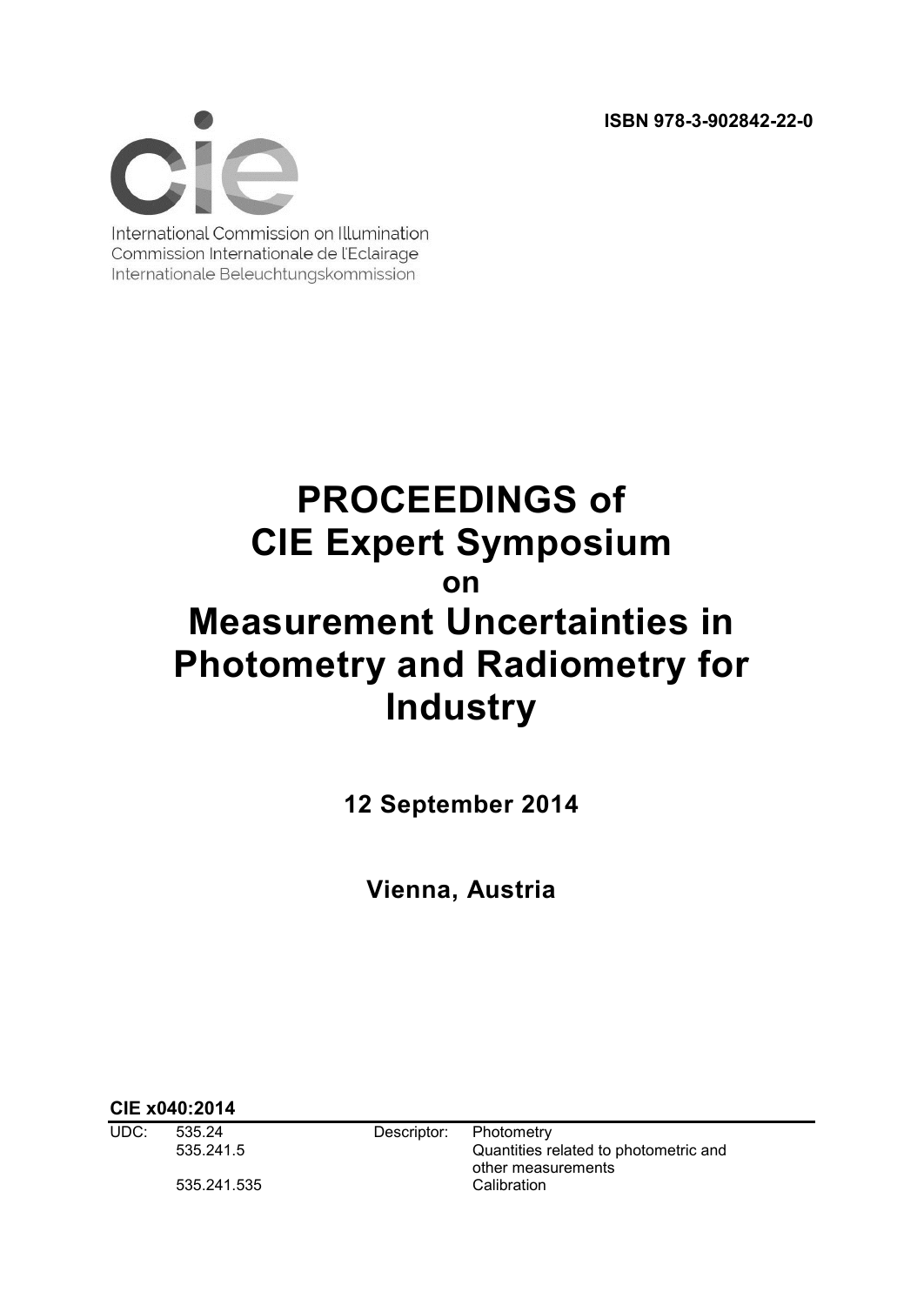Any mention of organizations or products does not imply endorsement by the CIE. Whilst every care has been taken in the compilation of any lists, up to the time of going to press, these may not be comprehensive.

Unless otherwise specified, no part of this publication may be reproduced or utilized in any form or by any means, electronic or mechanical, including photocopying and microfilm, without permission in writing from CIE Central Bureau at the address below.

© CIE 2014 - All rights reserved